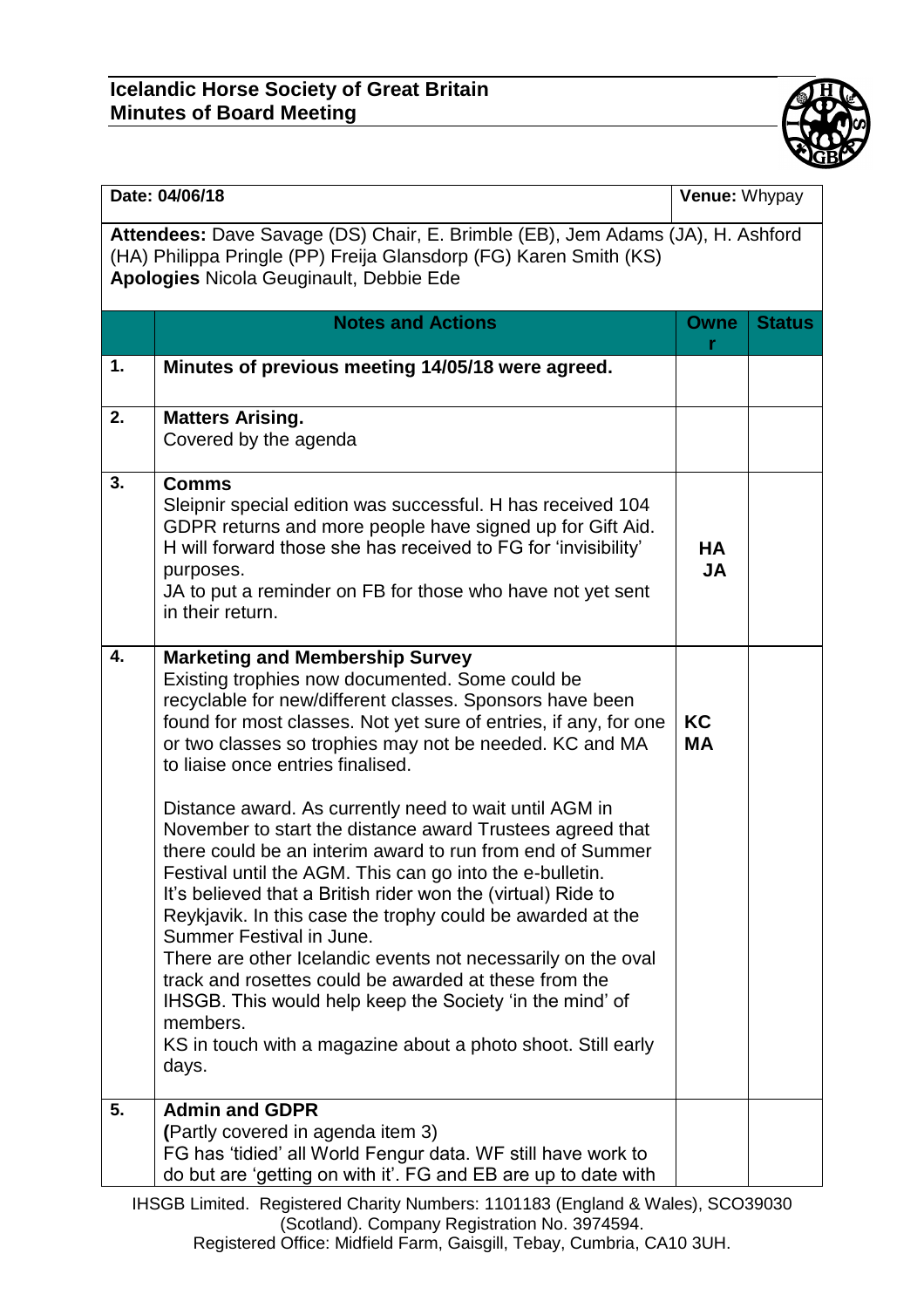

| them.                                                                                                                                                                                                                                                                                                                                                                                         |                                                                                                             |  |
|-----------------------------------------------------------------------------------------------------------------------------------------------------------------------------------------------------------------------------------------------------------------------------------------------------------------------------------------------------------------------------------------------|-------------------------------------------------------------------------------------------------------------|--|
| <b>Sport and Tolt on Line</b>                                                                                                                                                                                                                                                                                                                                                                 |                                                                                                             |  |
| BCs and Summer Festival Preparations on-going for the<br>Summer Festival and BCs. There will be two world ranking<br>events. Friday evening and Saturday. 5 judges secured.<br>Good interest in dressage and Track and Trail.                                                                                                                                                                 |                                                                                                             |  |
| The Sports group are having discussions on whether, in<br>future, the BCs could be done differently. They are extremely<br>expensive to run and a different geographical location across<br>the UK each year does not increase participation, merely<br>reflects where people are based. This is currently a 'blue sky'<br>discussion but is on-going.                                        |                                                                                                             |  |
| Tolt on Line. 12 people have now entered. Quick turn around<br>from the judges. Positive feedback from participants. It was<br>suggested that some of the entrants could be asked to do a<br>brief write up of 'how it was' for Sleipnir. JA to follow up.                                                                                                                                    | <b>JA</b>                                                                                                   |  |
| Youth<br>One entry for the FEIF cup and a Team Leader to<br>accompany her. KC requested that unused Youth money be                                                                                                                                                                                                                                                                            |                                                                                                             |  |
|                                                                                                                                                                                                                                                                                                                                                                                               |                                                                                                             |  |
| <b>Insurance</b><br>Existing insurance runs out in July. It is expensive and<br>currently mainly just covers the BCs. It could therefore be<br>cancelled in July to see if a better, more comprehensive and<br>fit for current use deal can be found. Need to leave current<br>insurers on good terms.<br>KS is following up Insurance talks with Foreign Breeds and<br>BHS and DS with SEIB. | <b>KSDS</b>                                                                                                 |  |
|                                                                                                                                                                                                                                                                                                                                                                                               | used to help fund the entry. Trustees in agreement.<br>Still very difficult to attract youth participation. |  |